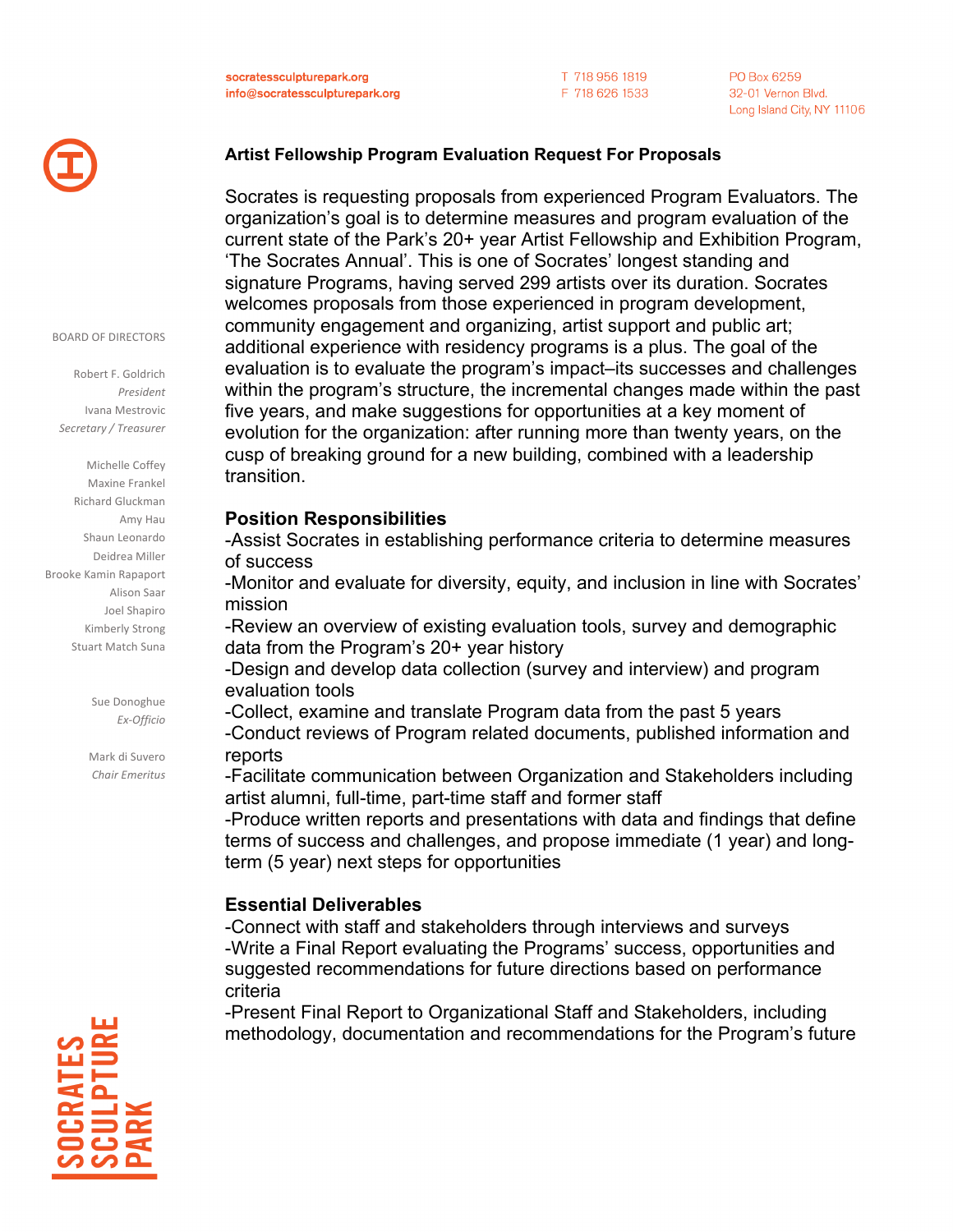socratessculpturepark.org info@socratessculpturepark.org T 718 956 1819 F 718 626 1533 PO Box 6259 32-01 Vernon Blvd. Long Island City, NY 11106



## **Qualifications**

-Experience in arts non-profit Program Evaluation and Reporting on findings in cultural institutions to general, leadership and funding audiences -Familiarity with industry standards in the arts and cultural sector and public art in particular -Experience collecting and presenting anecdotal data and assessing nonmonetary community value and impact -Experience and values working within anti-oppression and anti-racist frameworks -Training in the areas of racial diversity, equity and inclusion for the arts and cultural institutions -Demonstrated history of working directly with organizational teams

-Excellent communication skills, including the ability to interact with diverse groups of people

**Fee:** The Evaluator will be paid \$10,000 for their services: half upon signing the contract, the remainder upon completion of deliverables. This is an independent contractor position and is not eligible for employee benefits.

The position works remotely and the Evaluator will meet with staff and stakeholders primarily via phone and video conferencing. At least one sitevisit to the Park will be required to adequately develop a Program Evaluation that addresses the particularities of the Park as work and exhibition space.

**To Apply:** Send a proposal to **jobs@socratessculpturepark.org** including the following attached *in a single* PDF in the order that follows:

Cover letter expressing interest and qualifications

Resume

Proposed timeline for this project: **October 2022 and ending November 2023** 

Example of previous evaluative work such as reports or analysis, via PDF or links

We will accept and review applications on a rolling basis until **August 12, 2022**. Please use "Artist Fellowship Program Evaluator" in the subject line.

# **About Socrates**

In 1986, visionary sculptor Mark di Suvero founded Socrates Sculpture Park as a community-engaged and accessible arts space dedicated to supporting artists in the production and presentation of public artworks. Socrates was designated as a New York City public park in 1998, ensuring the land would be protected for generations to come. Today the Park is firmly established as a cultural anchor in Queens, producing topical exhibitions of contemporary public art and offering robust programming that intimately engage the fiveacre waterfront landscape and diverse audiences.



BOARD OF DIRECTORS

Robert F. Goldrich *President* Ivana Mestrovic *Secretary / Treasurer*

Michelle Coffey Maxine Frankel Richard Gluckman Amy Hau Shaun Leonardo Deidrea Miller Brooke Kamin Rapaport Alison Saar Joel Shapiro Kimberly Strong Stuart Match Suna

> Sue Donoghue *Ex-Officio*

Mark di Suvero *Chair Emeritus*